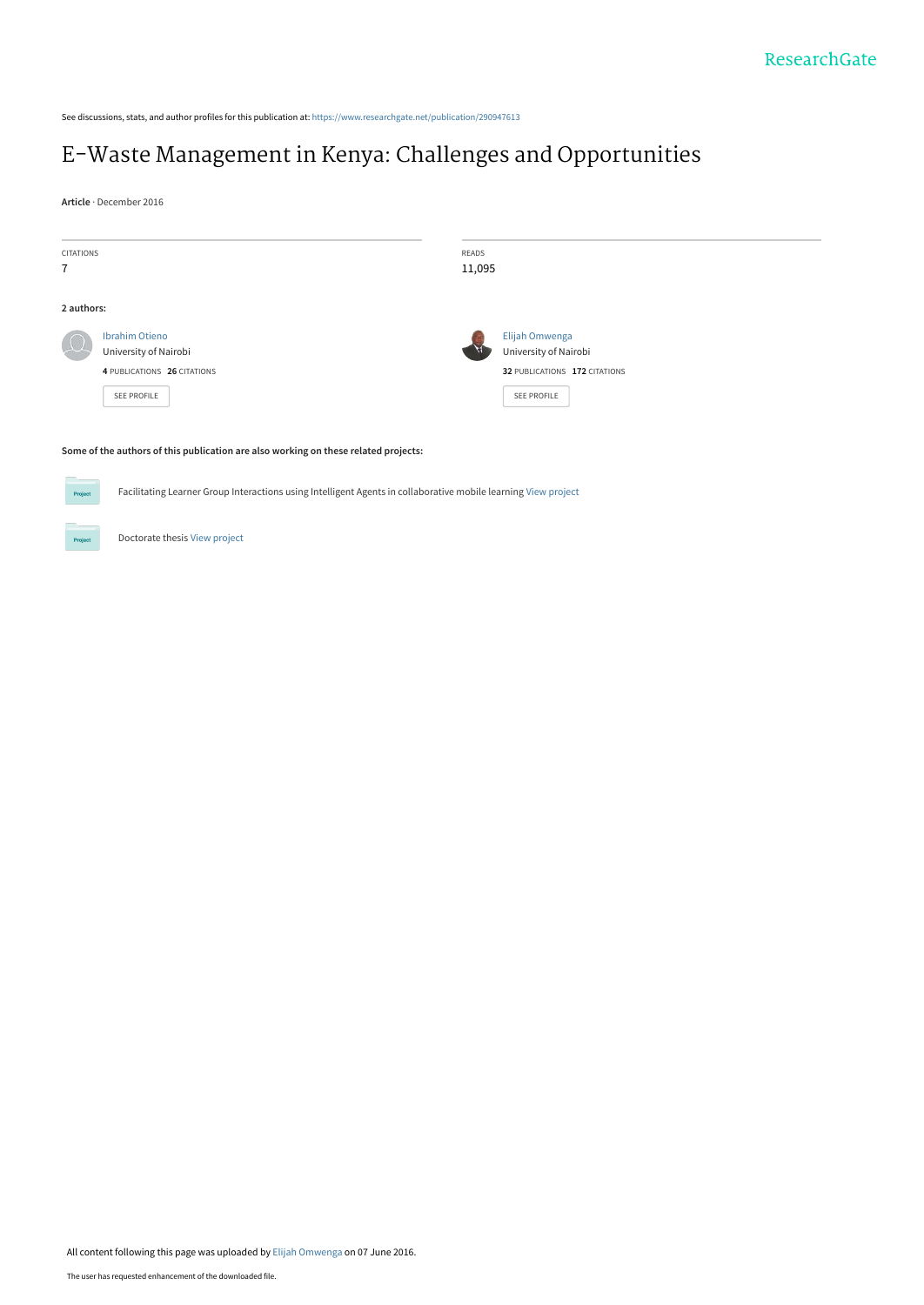## **E-Waste Management in Kenya: Challenges and Opportunities**

**<sup>1</sup>Ibrahim Otieno, <sup>2</sup>Elijah Omwenga** 1,2 University of Nairobi, Nairobi, Kenya

<sup>1</sup> iotieno@uonbi.ac.ke, <sup>2</sup> eomwenga@uonbi.ac.ke

### **ABSTRACT**

The production and use of Electrical and Electronic Equipment (EEE) continues to grow in both developing and developed countries therefore increasing the amount of Waste Electrical and Electronic Equipment (WEEE) at its End-of-Life (EoL). This is exacerbated by the rapid growth and development in the Information and Communications Technology industry. The growth in WEEE has brought a number of challenges including introducing effective management practices that are environmentally sound to reduce its negative impact on human health and the environment as a result of pollution. Management of WEEE in most developing countries including Kenya is done through the informal sector and this poses a great challenge. There are a number of International conventions that have been formulated to deal with the issue of WEEE due to its hazardous nature. The main aim of this research was to establish the current trends, opportunity and challenges in the management of e-waste in Kenya and make recommendations on measures to be taken to effectively manage or mitigate the effects of WEEE proliferation in Kenya. The ICT industry in Kenya is growing at a very fast rate leading to drastic increase in WEEE. The greatest challenges facing Kenya in the management of WEEE include: low citizen awareness, lack of proper policy and legislative framework including public procurement and disposal laws, inadequate infrastructure for WEEE management; high cost of brand new EEE, absence of frameworks for End-of-Life (EoL) product take-back and implementation of Extended Producer Responsibility (EPR).

**Keywords:** *E-waste, WEEE, challenges, opportunities, Kenya*

## **1. INTRODUCTION**

The term e-waste was first introduced in the 1970s and 1980s following the environmental degradation as a result of hazardous products imported to developing countries [1]. The production and use of Electrical and Electronic Equipment (EEE) continues to grow in the developing countries and world-wide therefore increasing the amount of Waste Electrical and Electronic Equipment (WEEE) at its End-of-Life (EoL) ([7]; [9]). The rapid growth and development in the Information and Communications Technology industry has exacerbated the situation with proliferation of computers and mobile devices to address the rising demand. Osibanjo & Nnorom [6] contend that owing to the dynamic nature of the ICT industry, the size and computational capacity of ICT products has been going through tremendous improvement, but has consequently decreased the lifespan of these products and led to their quick obsolescence. This growth has brought with it a number of challenges including management of e-waste subsequently produced and which has negative impact on human health and the environment as a result of pollution.

Osibanjo & Nnorom [6] and Schluep et al. [8] postulate that most of the e-waste produced in developing countries is managed by the informal sector through crude means such as product reuse, crude 'backyard' recycling, disposal in landfills and burning in open fields. It is evident that some of the EEE produce highly toxic materials that when not disposed in an environmentally sound manner may cause harmful effects to human life and the environment. Research shows that computers, mobile devices and television sets will contribute approximately 9.8 million tons in e-waste stream by 2015 [1]. This increase in e-waste stream has brought a major concern to governments, environmental institutions and

individual researchers because the hazardous effect it has on human health and environmental degradation is highly significant.

ICT and other EEE are relatively expensive in the developing countries comparative to developing countries considering the poverty levels, purchasing power and low income per capita of the citizens of the developing countries. This has led to a high demand for and consumption of second-hand EEE. Some of these equipments are old and have almost reached their End-of-Life (EoL) and are usually imported illegally under the pretext of bridging the "digital divide". The products are normally imported without confirmatory testing for functionality [6] and majority of them end up being WEEE because they are unusable or cannot serve the intended purpose. The main problem is that the storage, collection, transfer and disposal of WEEE in developing countries has not been streamlined and managed in an effective manner to ensure re-use; conservation of the environment; and safety of the people involved. The infrastructure and resources required to manage WEEE and non-existent or ineffective.

E-waste, Electronic Waste, or Waste of Electrical and Electronic Equipment (WEEE) has many definitions by various researchers. Asiimwe & Ake [1] define ewaste as electronic equipment that is considered to be hazardous and do not, in their functional state, serve any purpose to any intending user unless the equipment has been refurbished. It includes computers and their peripherals, consumer electronics, electrically powered components which are valuable, but hazardous and may require special handling and recycling methods. WEEE may also include some second hand products which are exported to developing countries after they have reached their End-of-Life (EoL) and do not have meaningful use.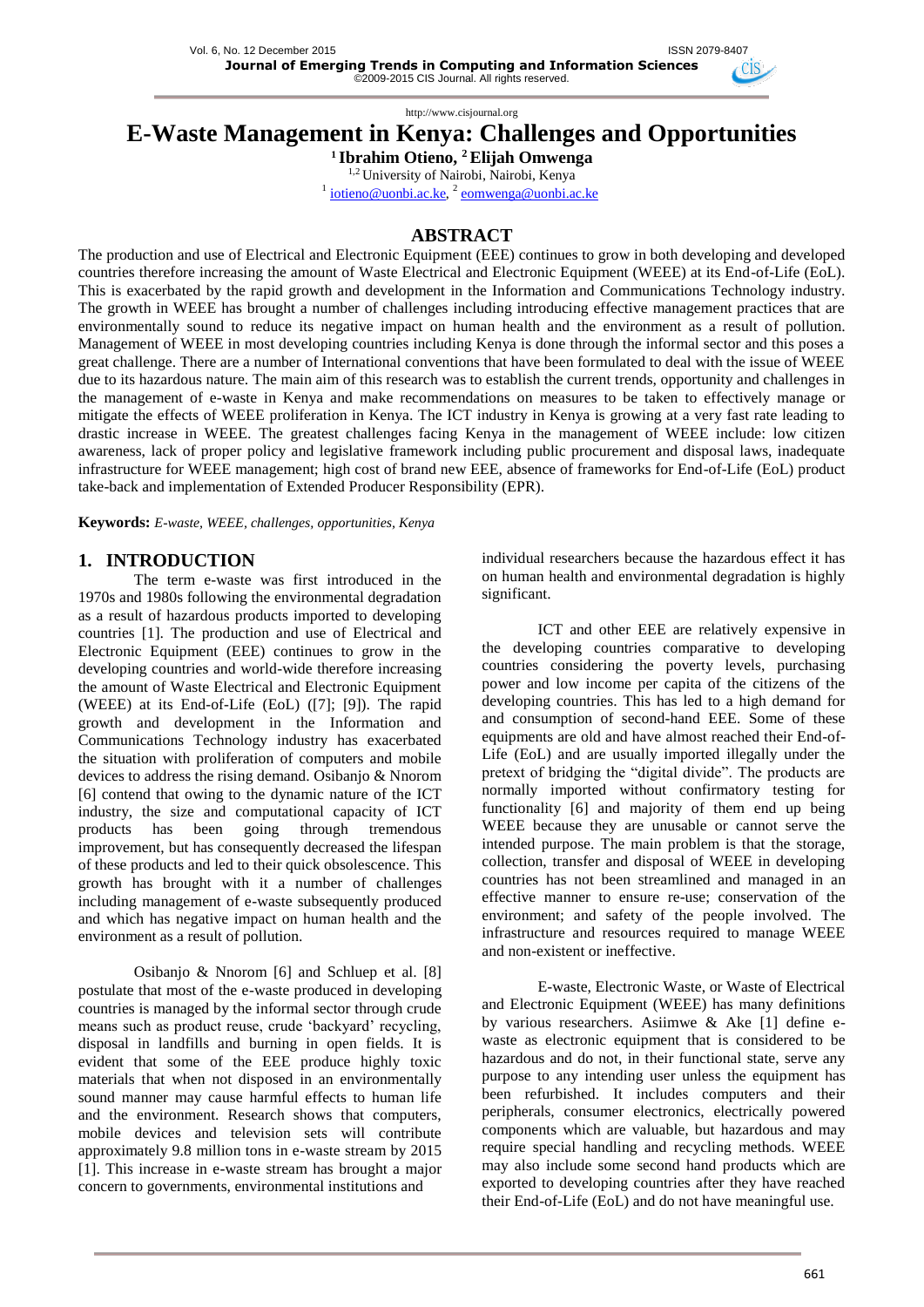Schluep et al. [9] define WEEE as equipment that is no longer suitable for use and is intended for dismantling, recovery of spare parts or is destined for material recovery and recycling or final disposal.

including all components, subassemblies and consumables that are part of the product at the time of discarding the waste. According to EU categories, WEEE can be classified into 10 main categories as indicated in Table 1 below.

According to Directive 2012/19/EU, WEEE means electrical or electronic equipment that is waste,

| Table 1: WEEE categories according to the EU directive |                                                 |                   |  |  |  |  |  |  |
|--------------------------------------------------------|-------------------------------------------------|-------------------|--|--|--|--|--|--|
| N <sub>0</sub>                                         | Category                                        | Label             |  |  |  |  |  |  |
|                                                        | Large household appliances                      | Large HH          |  |  |  |  |  |  |
| $\mathfrak{D}$                                         | Small household appliances                      | Small HH          |  |  |  |  |  |  |
| $\mathcal{E}$                                          | IT & telecommunications equipment               | <b>ICT</b>        |  |  |  |  |  |  |
| 4                                                      | Consumer equipment                              | <b>CE</b>         |  |  |  |  |  |  |
| $\overline{5}$                                         | Lighting equipment                              | Lighting          |  |  |  |  |  |  |
| 6                                                      | Electrical and electronic tools (with exception | E&E tools         |  |  |  |  |  |  |
|                                                        | of large stationary industrial tools)           |                   |  |  |  |  |  |  |
| $\tau$                                                 | Toys, leisure and sports equipment              | <b>Toys</b>       |  |  |  |  |  |  |
| 8                                                      | Medical devices (with the exception of all      | Medical equipment |  |  |  |  |  |  |
|                                                        | implanted and infected products)                |                   |  |  |  |  |  |  |
| 9                                                      | Monitoring and control instrument               | M&C               |  |  |  |  |  |  |
| 10                                                     | <b>Automatic Dispensers</b>                     | Dispensers        |  |  |  |  |  |  |

Due to the hazardous nature of e-waste and transboundary movement of WEEE, a number of conventions, regulations, policies and guidelines have been put in place to manage this menace. There are two main International Conventions regulating waste management: the Basel and Bamako conventions ([4]; [1]; [9]; [7]). The Basel convention was put in place in 1992 to control the transboundary movement of hazardous wastes and their disposal. In 2006, the convention adopted new guidelines on Environmentally Sound Management (ESM) of used and end-of-life mobile phones. The Bamako convention on the ban of the imports into Africa and the control of trans-boundary movement of hazardous wastes into Africa came to force in 1998. Kenya is a signatory to both conventions and many other nations have since become parties to this convention.

Asiimwe & Ake [1] conducted a research on the conceived role of the East African Community (EAC) governments in combating negative impacts of e-waste.

The results of the study indicate that the EAC governments consider e-waste to be an emerging problem, but despite awareness by governments and attempts to mitigate the problem, there are no proposed realistic, immediate and tangible solutions that can solve the problem in the near future.

### **2. RESEARCH OBJECTIVES**

The objective of this research is to establish the current trends, opportunity and challenges in the management of e-waste in Kenya. Moreover, the research also intends to study the landscape and make recommendations on measures to be taken to effectively manage or mitigate the effects of e-waste proliferation in Kenya. The main goal of the research is to enlighten policy makers and government agencies on the steps that

need to be taken to effectively manage WEEE in environmentally sound ways and seize the available opportunities. The study will inform policy and guide implementers on possible mechanisms of enforcement.

The academia, civil society, donors and sponsors of e-waste management projects will also benefit from the knowledge generated.

### **3. METHODOLOGY**

In this paper, the researchers perform an exploratory study and analysis of the current e-waste management trends in the Kenyan landscape, identifies challenges and opportunities with the aim of contextualizing and making sound recommendations on how to address emerging issues in WEEE management.

We will not be collecting and analyzing data at this stage.

### **4. E-WASTE MANAGEMENT IN KENYA**

The ICT industry in Kenya has been growing fairly fast rate compared to other countries in the East African region. The removal of tax levies on computers; promotion of e-learning in institutions of higher learning; and the launch of the e-government strategy (2004) with the aim of mainstreaming ICT in Kenya have created a huge demand for computers and related accessories. The situation has been complicated by the rapid expansion of the telecommunication industry with high proliferation of mobile devices. In 2014, Kenya had a total of 32 million mobile subscribers as per the statistics given by Communications Authority Kenya [2]. The number of Internet users has also increased tremendously in Kenya and according to the report of the Communications Authority [2], the number of Internet users in Kenya stood at 22 million in 2014 as indicated in Table 2 below.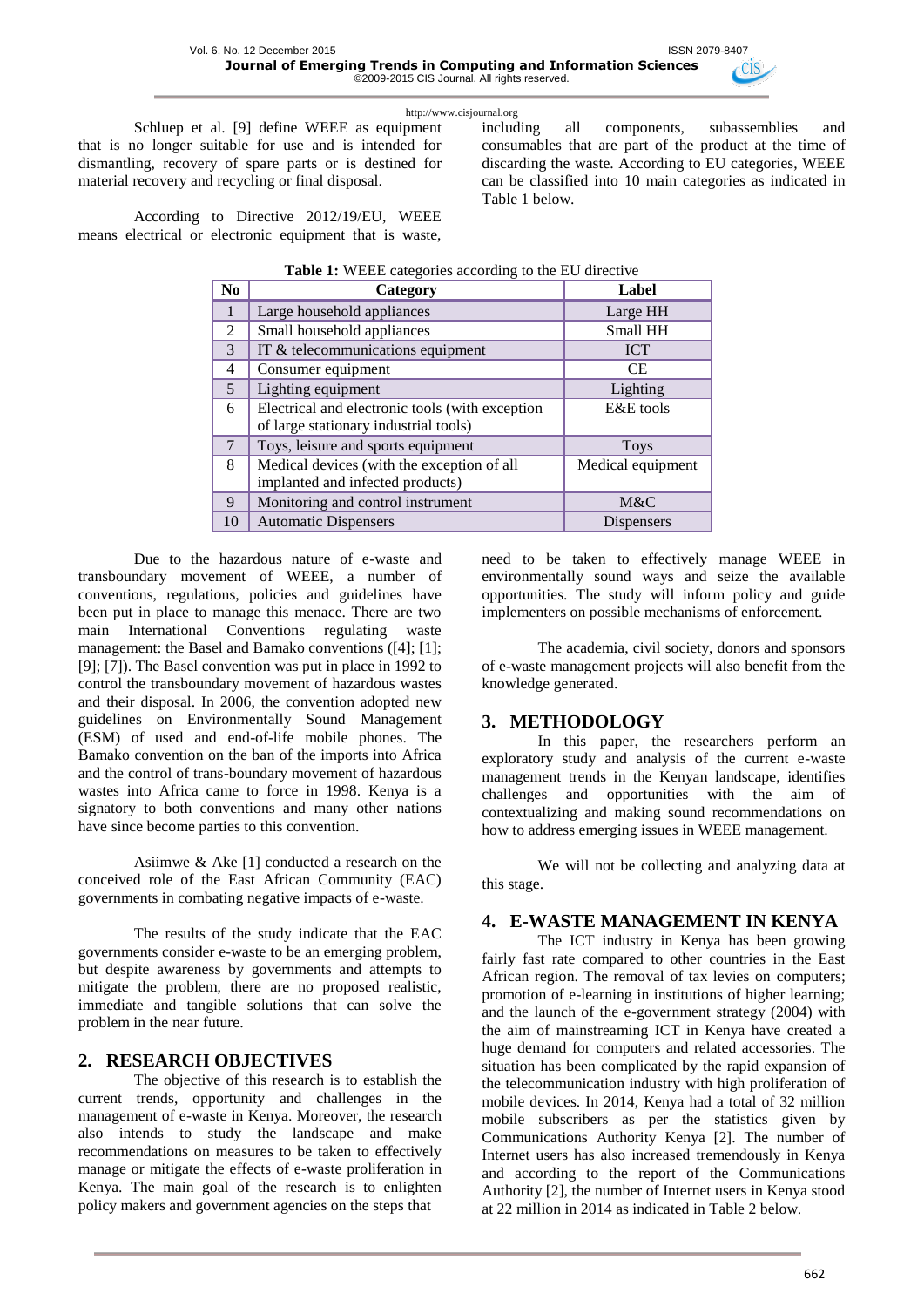

**Figure 1:**Kenya mobile subscriptions (Source: CAK, 2014)

| <b>Internet/Data Subscriptions</b>                         | <b>Jun 14</b> | Mar 13     | Quarterly<br><b>Variation</b><br>(%) | FY<br>2013/14 | FY<br>2012/13 | Annual<br><b>Variation</b><br>(%) |
|------------------------------------------------------------|---------------|------------|--------------------------------------|---------------|---------------|-----------------------------------|
| <b>Total Internet Subscriptions</b>                        | 14,030,036    | 13,356,415 | 5.0                                  | 14,030,036    | 12,432,308    | 12.9                              |
| Mobile Data/Internet Subscriptions                         | 13,930,694    | 13,257,309 | 5.1                                  | 13,930,694    | 12,340,005    | 12.9                              |
| <b>Terrestrial Wireless Data/Internet</b><br>Subscriptions | 17.169        | 16.540     | 3.8                                  | 17.169        | 21,282        | $-19.3$                           |
| Satellite Data/Internet Subscriptions                      | 646           | 700        | $-7.7$                               | 646           | 1,278         | $-49.5$                           |
| Fixed DSL Data/Internet Subscriptions                      | 12,129        | 12,547     | $-3.3$                               | 12,129        | 11,512        | 5.4                               |
| <b>Fixed Fibre Optic Data/Internet</b><br>Subscriptions    | 69.373        | 69.377     | 0.0                                  | 69.373        | 58,197        | 19.2                              |
| <b>Fixed Cable Modem Subscriptions</b>                     | 25            | 25         | 0.0                                  | 25            | 25            | 0.0                               |
| <b>Total Internet Users</b>                                | 22,319,684    | 21,679,309 | 3.0                                  | 22,319,684    | 19,654,925    | 13.6                              |

**Table 2:** Kenya internet subscriptions and internet users (Source: CAK, 2014)

Kenya imports most of its ICT products from Britain, USA, China and Malaysia and old products are discouraged. However, there is a considerable chunk of old or refurbished products that are brought in through NGOs as donations to schools and other government institutions [1].

Mureithi & Waema [4] performed a baseline study on e-waste in Kenya between December 2007 and April 2008. The study estimates that the total e-waste generated from computers, monitors and printers alone is approximately 3,000 tonnes per year. It is envisioned that the amount of WEEE is likely to greatly increase because of the dynamics in the ICT industry and with the importation of more ICT equipment to satisfy the increasing demand. In 2010, UNEP estimated the WEEE generated annually in Kenya at 11,400 tonnes from refrigerators, 2,800 tonnes from TVs, 2,500 tonnes from personal computers, 500 tonnes from printers and 150 tonnes from mobile phones [10].

However, much of the e-waste still resides in homes, offices and storage facilities because of lack of a proper infrastructure, policy and legislative framework guiding the recycling, refurbishment and disposal of WEEE in Kenya. The local informal sector on e-waste recycling is growing with sophistication and becoming vibrant like those of Nigeria, China and India. The

downstream vendors are dismantling WEEE and reselling or re-using the old parts for repairs. These are normally done under unregulated environments without proper regard for the safety of the people involved and the effect on the environment. The set up where these activities are carried out is usually informal, where there is no legislation and workers are prone to exploitation and poor working conditions. The main sources of parts for the downstream vendors in Kenya are refurbishes, e-waste recyclers and collectors in that order [4].

CIS<sup></sup>

Locally, attempts to manage e-waste through recycling and refurbishment programmes have been made by firms such as Nokia, Practical Action, WEEE Centre, and Computer for Schools Kenya (CFSK), although, most of the WEEE is managed through the informal sector commonly referred to as Jua Kali ([5]; [1]). Safaricom initiated a take back scheme which failed because of location of collection centres and lack of awareness and incentives for consumers. The lack of proper disposal mechanisms has resulted in most consumers holding excessive stock of the e-waste [5].

Kenya is signatory to International conventions including: 1) the Basel convention on control of transboundary movement of hazardous wastes and their disposal; 2) the Bamako convention on the ban of the imports into Africa and the control of trans-boundary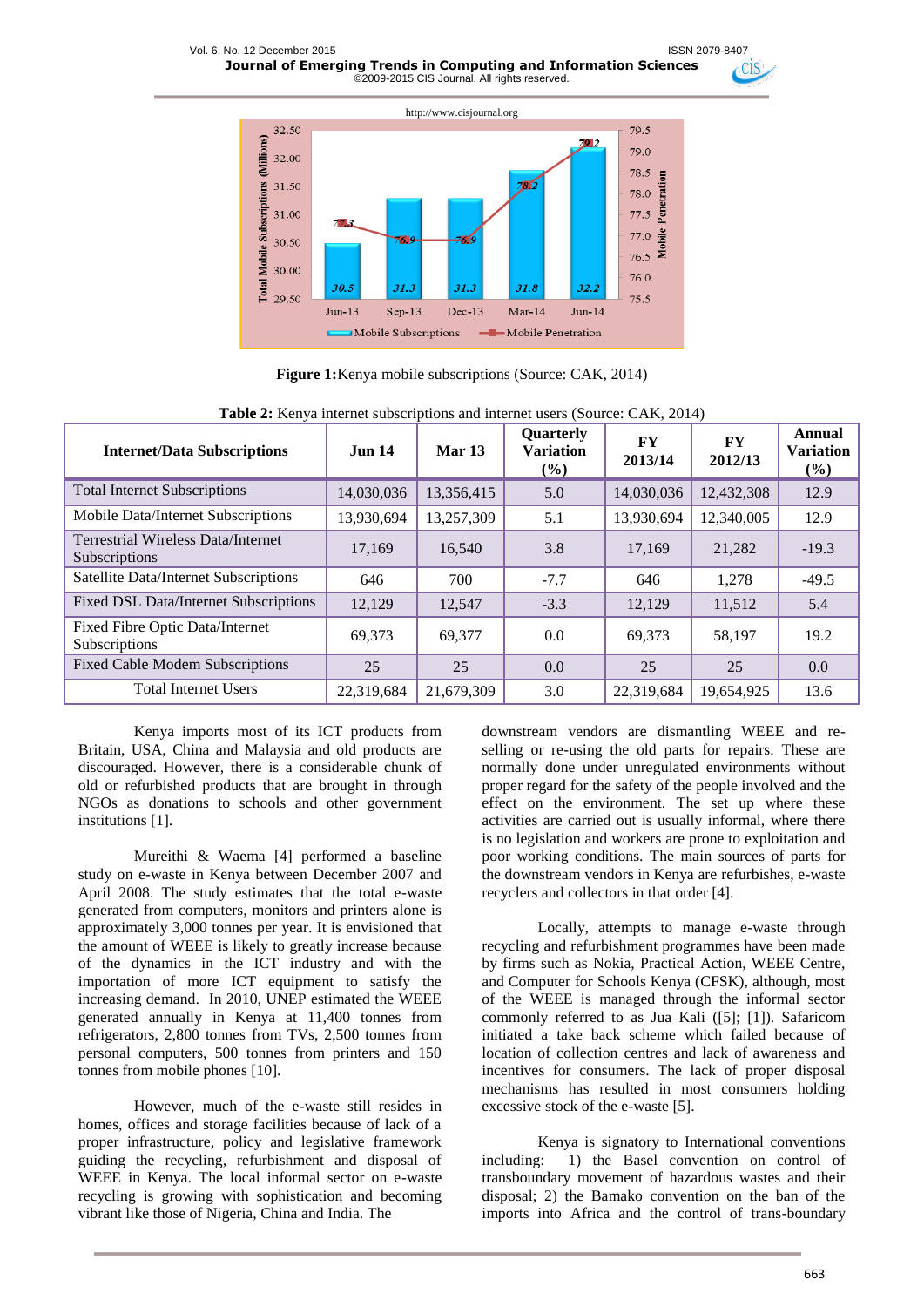movement of hazardous wastes into Africa; 3) the Nairobi convention which provides a mechanism for regional (East Africa) cooperation, coordination and collaborative actions on solving pollution problems of the coastal and marine environment: 4) the Stockholm convention on Persistent Organic Pollutants (POPs); and 5) the Rotterdam convention on the prior informed consent procedure for certain hazardous chemicals and pesticides in international trade [5] .

Kenya lacks a regularity framework and a policy for recycling and e-waste management. However, the National Environmental Management Authority (NEMA) in 2010 formulated guidelines for e-waste management to assist the government, private sector, learning institutions and other stakeholders to manage WEEE effectively and to enhance environmental conservation. These guidelines include approaches to enhance environmental protection; environmental awareness; categories of e-waste and target groups; e-waste treatment technologies; and disposal procedures [5]. Asiimwe  $\&$  Ake [1] portend that the Kenyan ICT policy formulated by the Ministry of ICT (Information and Communication technology) in 2006, requires that EEE dealers demonstrate their readiness to minimize the effects of their infrastructure on the environment before they can have their licenses renewed by the Communications Authority. This in effect ensures that institutions generating e-waste have the responsibility to conserve and protect the environment from the harmful effects of WEEE.

The public sector suffers a major setback when it comes to disposal of EEE as the Public Procurement and Disposal Act which governs disposal of goods and services in public institutions does not consider the endof-life effects of EEE procured. Public institutions have to bond and invite competitive tenders for disposal of computers and other EEE as scrap in line with procurement procedures. This bureaucratic process is slow and usually results in huge stock of obsolete computers and other WEEE being held in public institutions ([5]; [1]).

## **5. CHALLENGES FOR E-WASTE MANAGEMENT IN KENYA**

Osibanjo & Nnorom [6] and Schluep [8] portend that the greatest challenges facing developing countries in the management of WEEE include: lack of legislation and appropriate infrastructure for e-waste management, absence of frameworks for end-of-life (EoL) product takeback and implementation of extended producer responsibility (EPR). Kenya is not an exception and is faced by similar challenges.

One of the greatest challenges in the management of WEEE is the low-level of citizen awareness on the harmful effects of WEEE on the environment, their health and safety [6]. E-waste has the effect of polluting the environment when burnt or disposed without due diligence; discharging harmful heavy metals such as mercury and lead; depleting the

ozone layer; blocking water drainage channels; and causing harmful effects including cancer to living organisms in an ecosystem ([9]; [5]). The problem is compounded by the inability of most consumers to purchase brand new EEE therefore resulting in a substantial number of consumers going for second-hand or refurbished products which are cheaper but have a shorter life-span.

The government agencies dealing with waste management have limited capacity to deal with e-waste management and are not working in a co-ordinated manner that could build synergy. The government must take a multi-sectoral and multi-stakeholder approach when dealing with WEEE management in order to be effective. E-waste management has not been given the priority it deserves at a national level. There are no adequate resources and commitment towards addressing the problems and challenges associated with it. Moreover, adequate formal training has not been provided to deal with issues of WEEE management and is therefore largely handled in ad hoc manner.

Although Kenya is signatory to most of the International conventions on e-waste, just like many other developing countries, it lacks adequate regulatory framework to deal effectively with WEEE management at the local level. Moreover, there is ineffective implementation of existing regulatory and legislative framework. Besides this, as the situation is in other developing countries, the government has not put in place adequate infrastructure and resources for Environmentally Sound Management (ESM) of WEEE [9]. As a result, a lot of the e-waste is being handled by the informal sector through crude recycling, refurbishment and dismantling to extract precious metals and parts used for repair.

The government has also not streamlined mechanisms for the Local Authorities to separate WEEE from other solid wastes, store, collect, transport and process it in a structured manner. Currently, all the solid waste collected by Local Authorities is not separated into different streams to facilitate separation of WEEE and deal with its disposal in effective ways. Therefore, there is need to develop a proper waste collection system in all Local Authorities where waste is separated at the source to effectively address this challenge.

Despite the many challenges and harmful effects brought about as a result e-waste, there are many useful benefits including creating employment; generating revenue; and producing waste bi-products which can be used to feed other local industries. The informal e-waste industry creates substantial employment for the unemployed youth who on average earn approximately three dollars per day which is above the World Bank poverty level of one dollar a day ([4]; [9]). Some equipment can be dismantled and some valuable parts reused for repairs or precious metals like gold, silver and copper reclaimed and availed for other useful purposes.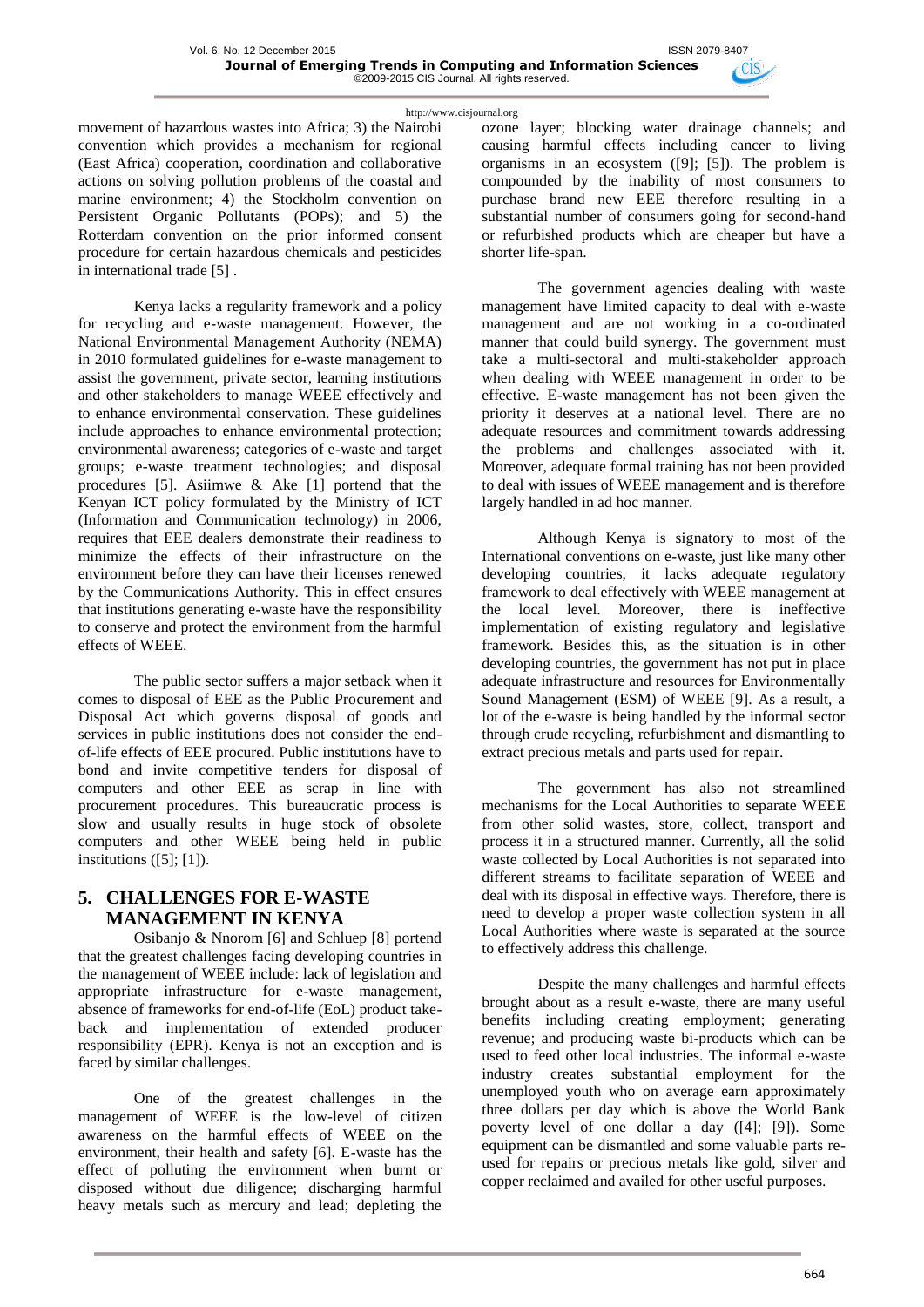## **6. CONCLUSION AND RECOMMENDATIONS**

The Kenyan government should partner with private firms through Public-Private-Partnerships (PPP) to build robust and sustainable infrastructure to facilitate an environmentally friendly e-waste management system and provide incentives for consumers to dispose their WEEE.

This will reduce the amount of e-waste stock that consumers are piling in homes, offices and other storage facilities. The government should consider facilitating NGOs, local investors and private organizations by providing them with tax rebates and land on which to put up e-waste management facilities and infrastructure.

The government should also promote the informal e-waste sector by providing investors with funding through Constituency Development Fund (CDF), Youth, Women and Persons with Disability (PWD) funds to be used by Small and Medium Enterprises (SMEs) to improve their local communities in effort towards WEEE management. The government should provide incentives for International companies or investors who are willing to partner in refurbishment of old EEE and take-back programmes to ease the WEEE burden in the country.

The cost of procuring brand new computers is prohibitive when it comes to developing countries like Kenya and instead of total ban on used computers, the government should discourage imports; facilitate programmes for refurbishing old EEE; and lower the cost of brand new products to increase their affordability.

The government should also put in place mechanisms for tracking mass flow of WEEE in and out of the country by use of well-defined models so that it can identify their sources and distribution channels for effective management. The main source of entry of computers in Kenya is through import of (brand new and second-hand) equipment and local assembly. On the other hand, the main channels of disposing e-waste are through the second-hand market, recyclers, refurbishes and dumping as general waste [4]. However, a significant portion of this is still in the hands of consumers who do not know how to dispose it off in an environmental sound way without losing the residual value they attach to it.

In spite of the fact that NEMA has developed guidelines on e-waste management and Kenya is a party to many of the International Conventions, these guidelines and regulatory frameworks are not effective without proper national regulations and policies to govern e-waste management. The government should therefore as a matter of urgency formulate and enforce policies at a national level for effective management of e-waste. These should govern the entire e-waste management process from storage, collection to disposal and licensing of key players.

These regulations and policies should also incorporate mechanisms of enforcing the EU

recommendations requiring an extended producer responsibility (EPR) system; encourage reuse and recycling of parts and reduce environmental impact of ewaste.

The government should also take initiative to amend the public procurement and disposal laws to take cognisance of the emerging environmental and safety issues associated with WEEE management and introduce a more environmentally sound policy. This will ease the burden of e-waste stocks piling in public institutions because of the slow and bureaucratic procurement and disposal processes which do not take cognisance of the emerging challenge of WEEE.

Another serious challenge that is faced by the country is low citizen awareness on the hazards of WEEE and its negative impact on the environment. In order for the government to achieve its objective of effective WEEE management and have a greater impact, it must create awareness and encourage citizen participation through deliberate and specific marketing and campaign strategies geared towards reaching out to citizens.

Capacity building programmes should be launched in the WEEE management sector from the funds generated from fees levied on EEE imports and licensing fees from recyclers and refurbishment plants. The capacity development initiatives should be done at a national level with the involvement of experts and institutions of higher learning. Benchmarking with other countries that have been successful in management of ewaste should be done and best practices adopted to boost the government efforts

### **REFERENCES**

- [1] Asiimwe, E. N., & Åke, G., 2012. E-waste Management in East African Community. Handbook of Research on E-Government in Emerging Economies: Adoption, E-Participation, and Legal Frameworks: Adoption, E-Participation, and Legal Frameworks, 307.
- [2] CAK, 2014. Quarterly Sector Statistics Report: Fourth Quarter of the Financial Year 2013/14. Available online: [http://www.ca.go.ke/images/downloads/STATISTI](http://www.ca.go.ke/images/downloads/STATISTICS/Q4SectorStatisticsReport2014-2013FINAL.pdf) [CS/Q4SectorStatisticsReport2014-2013FINAL.pdf](http://www.ca.go.ke/images/downloads/STATISTICS/Q4SectorStatisticsReport2014-2013FINAL.pdf)  (Accessed 26 February 2015)
- [3] Liu, X., Tanaka, M., & Matsui, Y., 2006. Electrical and electronic waste management in China: progress and the barriers to overcome. Waste Management & Research, 24(1), 92-101.
- [4] Mureithi, M., & Waema, T., 2008. E-waste Management in Kenya. Nairobi: Kenya ICT Action Network (KICTANet).